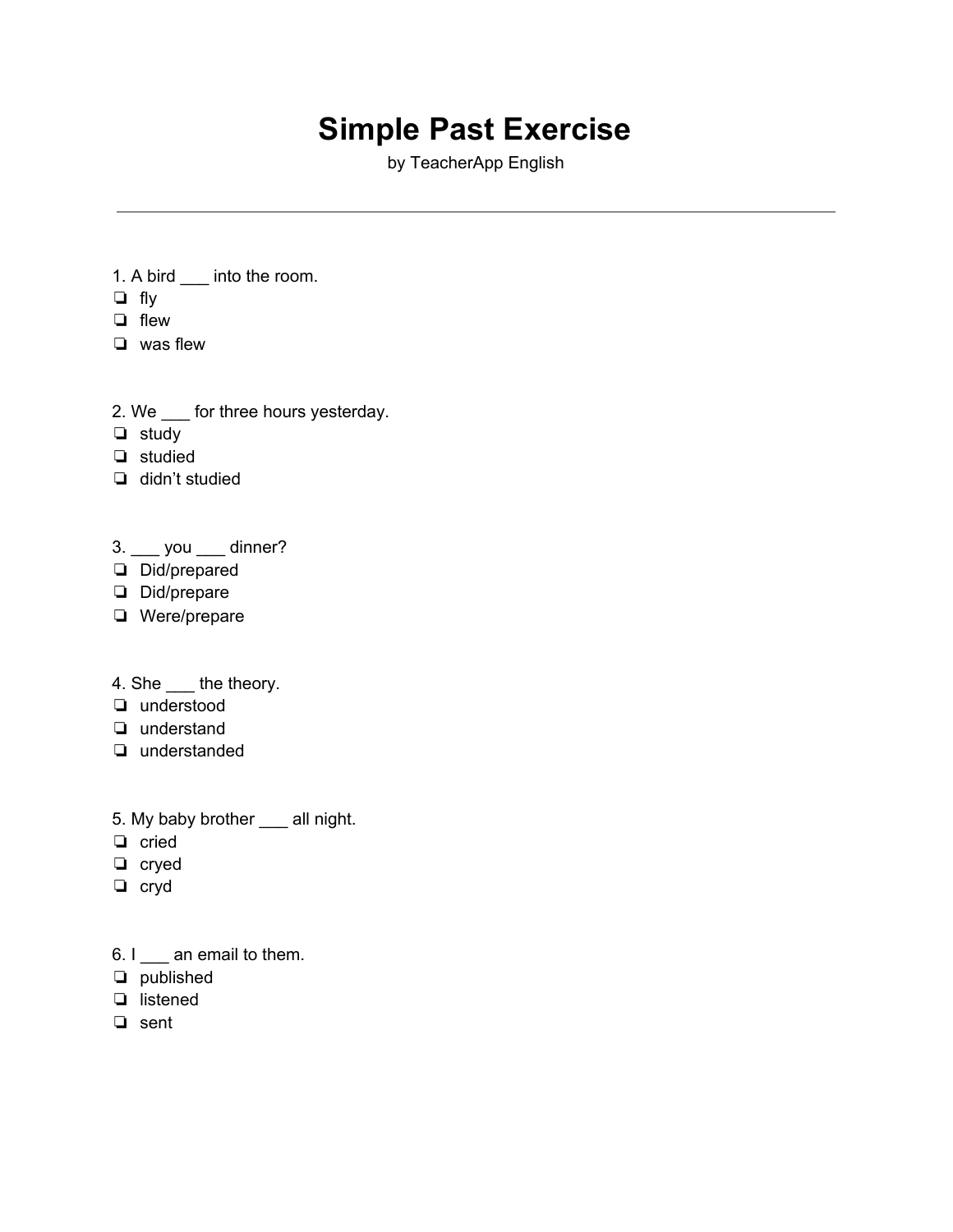7. Jane \_\_\_ a lot of money yesterday. She \_\_\_ an expensive purse.

- ❏ spend / buy
- ❏ spent / bought
- ❏ spent / buy

#### 8 . \_\_\_ yesterday morning?

- ❏ Did it rained
- ❏ It did rained
- ❏ Did it rain
- 9. I by the river.
- ❏ used to live
- ❏ use to lived
- ❏ was use to live
- 10. They \_\_\_ at the airport for the first time.
- ❏ met
- ❏ welcomed
- ❏ saw
- 11. Who \_\_\_ five minutes ago?
- ❏ did called
- ❏ did call
- ❏ called
- 12. We \_\_\_\_ to the mall after school.
- ❏ goed
- ❏ gone
- ❏ went
- 13. The auxiliary used in this Tense is "Did".
- ❏ True
- ❏ False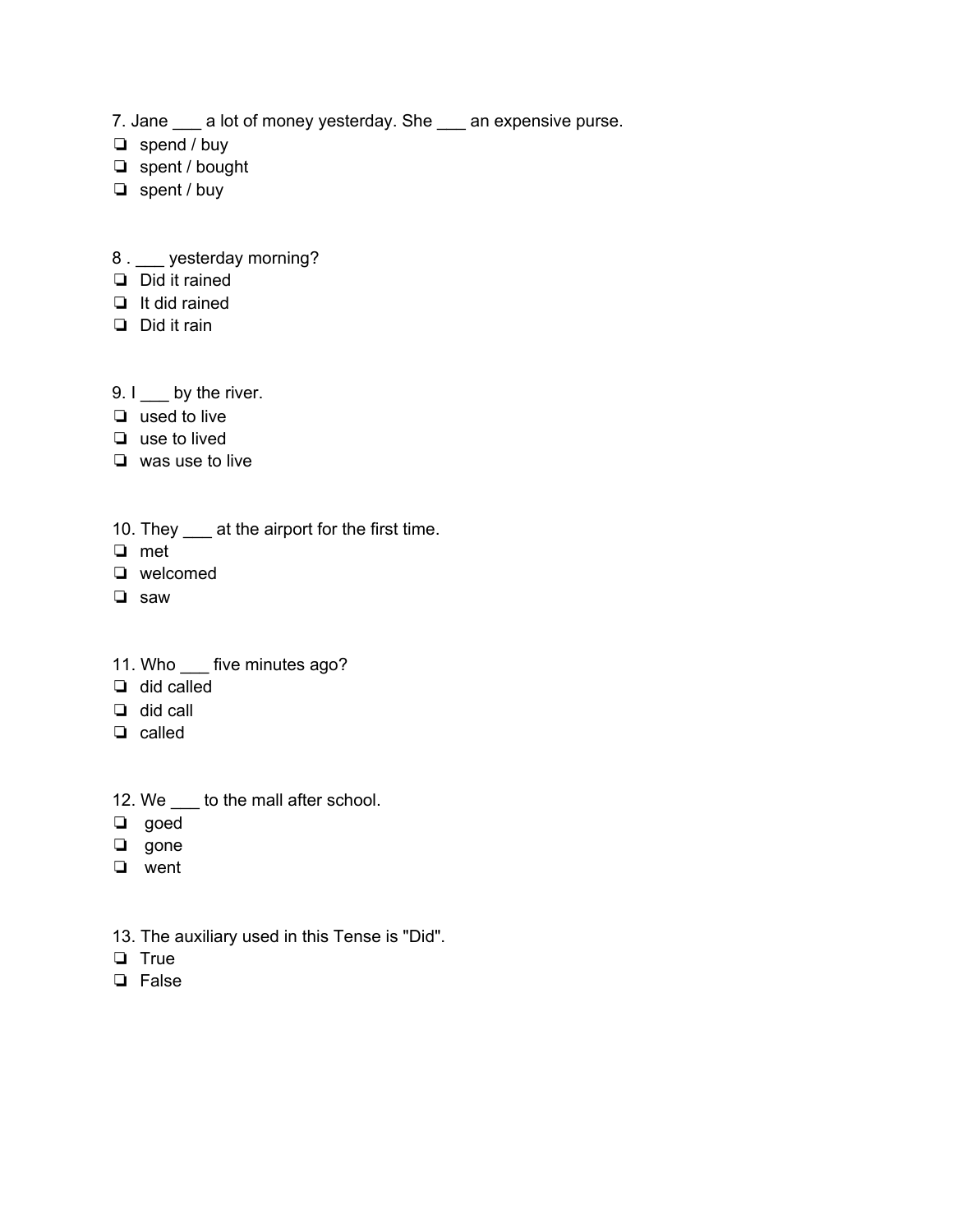14. When \_\_\_ you \_\_\_?

- ❏ did/arrived
- ❏ arrive/did
- ❏ did/arrive

15. The cat \_\_\_ in the middle of the room, looking at the door.

- ❏ put
- ❏ ran
- ❏ stood

Correct Answers on final page.